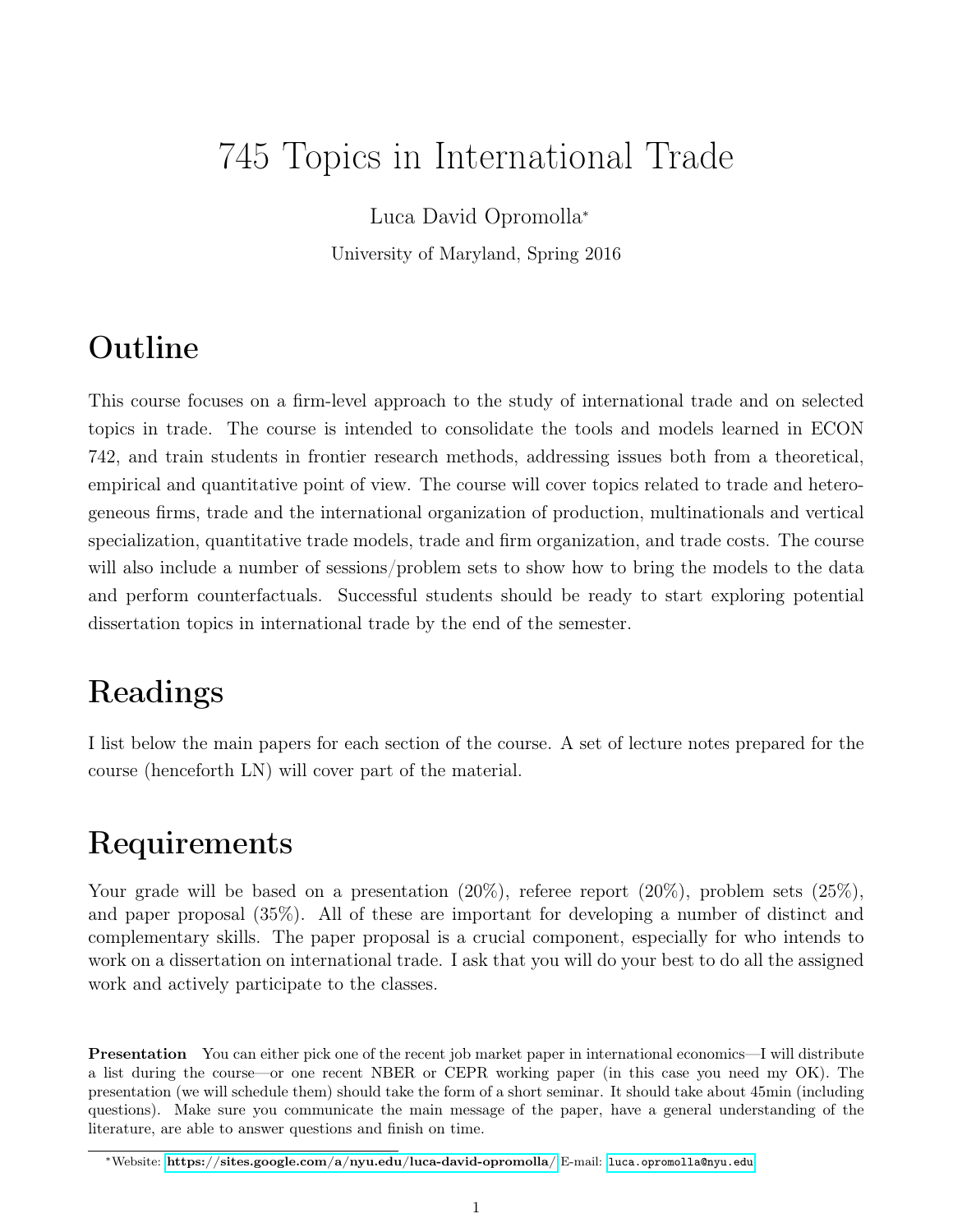Referee report You are asked to write a referee report for an unpublished paper. You can either pick one of the recent job market paper in international economics—I will distribute a list during the course—or one recent NBER or CEPR working paper (in this case you need my OK). The report should be 3-4 pages double spaced. The first 1-2 paragraphs should summarize the paper for the editor and describe the main features of the paper and its contribution to the existing or subsequent literatures. The report should discuss the strengths and weaknesses of the paper, contrasting it to others in the literature as necessary. You should describe how the authors could address the weaknesses (if possible) and give your recommendations for changes that would strengthen or enhance the paper. Some of the questions you should pose to yourself while writing the report are: (a) Is the question addressed by this paper relevant and important?; (b) Is the model the right one for the question?; (c) Is the model necessary or could we have something much simpler or "off the shelf" to answer this question?; (d) Is the data used in the paper the best possible data available to answer the question?; (e) Does the estimation closely follow the theoretical model? In other words, are the empirics actually testing what the authors claim they test?; (f) Are the identification assumptions reasonable?; (g) Are the counterfactual exercises reasonable?; (h) Does the paper have a relevant contribution to the literature? If the answer to any of these questions is negative, then the referee report should include recommendations that would strengthen or enhance the paper.

Paper proposal The proposal should be up to 5 pages long and describe the question that you want to address, why you think it is important, why you think the answer of the existing literature is unsatisfactory, and how you plan to improve it. Some of you might already have a clear idea on what to propose. If that's not the case start by thinking of a broad topic you would like to research on and review the literature. In any case, you should come and talk to me asap. We will discuss your idea/topic. From then on I will ask you to regularly keep me updated with the progress of your proposal.

### Content

#### Main tools

#### Part I: Microeconomic foundations of gravity trade models

Armington and the gravity equation (Week 1 - 1/27/16)

- Armington, P. S., 1969. "A Theory of Demand for Products Distinguished by Place of Production," Staff Papers-International Monetary Fund, pp.159–178
- Anderson, J., 1979. "A Theoretical Foundation for the Gravity Equation," American Economic Review
- LN

Monopolistic Competition with homogeneous firms (Week 1 - 1/27/16)

- Krugman, P., 1980. "Scale economies, product differentiation, and the pattern of trade," The American Economic Review, 70(5), pp.950–959
- LN

Ricardo (Week 2 - 2/3/16)

- Jonathan E. and S. Kortum, 2012. "Putting Ricardo to Work," Journal of Economic Perspectives, American Economic Association, vol. 26(2), pp.65-90, Spring
- Dornbusch, R., S. Fischer, and P. A. Samuelson, 1977. "Comparative advantage, trade, and payments in a Ricardian model with a continuum of goods," The American Economic Review, 67(5), pp.823–839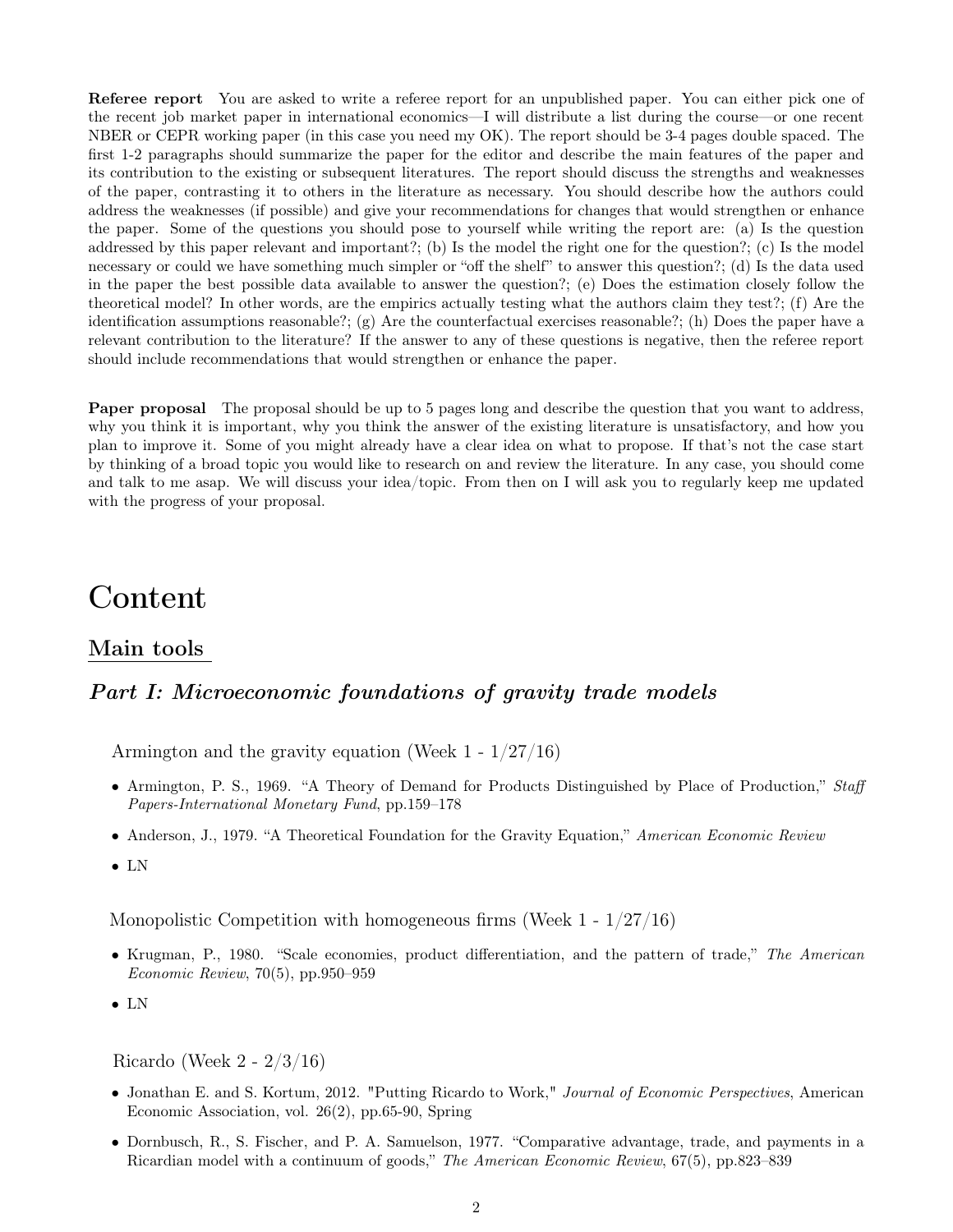- LN
- A common framework (Week 2-4 2/3/16, 2/10/16, 2/17/16)
- Eaton, J. and S. Kortum, 2002. "Technology, Geography, and Trade." Econometrica, 5, pp.1741-1779
- Melitz, M. J., 2003. "The Impact of Trade on Intra-Industry Reallocations and Aggregate Industry Productivity," Econometrica, 71(6), pp.1695–1725
- Bernard, A. B., J. Eaton, J. B. Jensen, and S. S. Kortum, 2003. "Plants and Productivity in International Trade," American Economic Review, 93(4), pp.1268–1290
- LN

#### Part II: The general equilibrium of gravity trade models

Existence and uniqueness (Week 5 - 2/24/16)

- Alvarez, F. and R. E. Lucas, 2007. "General Equilibrium Analysis of the Eaton-Kortum Model of International Trade," Journal of Monetary Economics
- Allen, T. and Arkolakis, C., 2014. "Universal Gravity," Working Paper [Sections 1-3.2]

Gains from trade (Week  $6 - 3/2/16$ )

- Allen, T. and Arkolakis, C., 2014. "Universal Gravity," Working Paper [Sections 3.3]
- Arkolakis, C., Costinot, A. and Rodriguez-Clare, A., 2012. "New Trade Models, Same Old Gains?" American Economic Review, 102(1), pp.94-130
- Melitz, M., and S. Redding, 2015. "New Trade Models, New Welfare Implications," American Economic Review, 105(3), pp.1105-46

#### Part III: Taking the gravity model to the data

Identification and calibration (Week  $7-8 - \frac{3}{9}$  /16,  $\frac{3}{23}$ /16)

- Allen, T. and Arkolakis, C., 2014. "Universal Gravity," Working Paper [Sections 4.1]
- Waugh, M., 2012. "International Trade and Income Differences." American Economic Review

Counterfactuals (Week 7-8 - 3/9/16, 3/23/16)

- Allen, T. and Arkolakis, C., 2014. "Universal Gravity," Working Paper [Sections 4.2]
- Dekle, R., Eaton, J., and S. Kortum, 2007. "Unbalanced Trade," American Economic Review, Papers and Proceedings
- Dekle, R., Eaton, J., and S. Kortum, 2008. "Global Rebalancing with Gravity: Measuring the Burden of Adjustment," IMF Staff Papers 55(3)
- LN

Estimation of the gravity equation (Week  $9 - 3/30/16$ )

• Head, K. & Mayer, T., 2014. "Gravity Equations: Workhorse, Toolkit, and Cookbook," In Handbook of International Economics, 4th ed. Elsevier